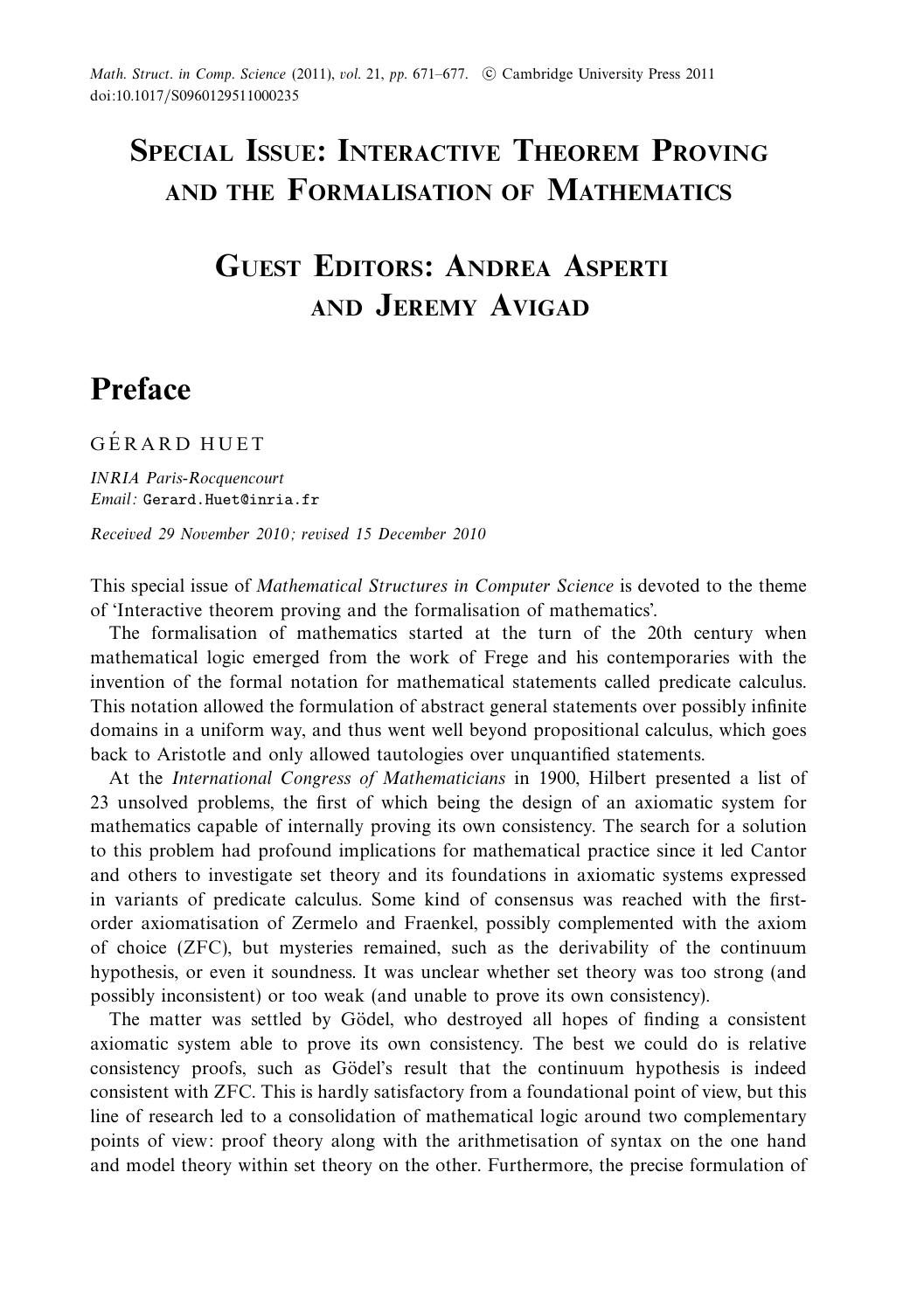mechanistic accounts of using arithmetics in the manipulation of formal expressions led to the investigation of the important area of recursive function theory in the 1940's. This resulted in the development of frameworks for computability, such as Kleene's recursive equations, Church's *λ*-calculus and Turing's abstract machines, and in a timely way to serve as abstractions and for endowing the emerging technology of electronic computers with informatics as a science of computing.

Meanwhile, mainstream mathematicians had become weary of such formalities. The attempt by Whitehead and Russell to design a variant of predicate calculus for actual mathematical practice culminated in their Principia Mathematica, a thick three-volume book giving a painstaking account of mathematical trivialities using an inscrutable notation. More elegant proof systems, such as Gentzen's systems of natural deduction and sequent calculus, were deemed to be still too low-level for fruitful use in mathematical practice, and mathematical logic was relegated to the status of an obscure specialty not really relevant to actual mathematical practice. Mathematicians were not too concerned about foundations any more, and the discovery of the independence of the continuum hypothesis by Paul Cohen in 1963 was taken lightly by most professional mathematicians, in spite of the methodological problems it raised for the sound development of a unified body of modular mathematics based on set theory.

A renewed interest in these matters started in the 1960's, when electronic computers became powerful enough to implement formal axiomatic systems and automate the search for formal proofs. Early computer scientists started to implement fragments of first-order logic, and to search for formal proofs using variants of Herbrand's theorem. In 1965, the discovery of the resolution method by Allen Robinson, using a notion of principal ideal in first-order instantiation (the so-called 'most general unifier' of two quantifier-free formulae), led to a flurry of investigations in a new research area called automated theorem proving, or, better, computational logic. Alas, concrete results were very disappointing, since only utter trivialities could be established by fully automated methods, and the treatment of essential methods such as reasoning about equality and induction was wholly unsatisfactory. Furthermore, the packaging of mathematical problems into obscure normal forms, with the replacement of existential quantifications by Skolem constants, and the distributivity blowups induced by conjunctive normal form prevented a human mathematician from helping in guiding the proof process in sensible ways, all intuition about the original problem having been thrown away like the proverbial baby with the bath water.

Despite these disappointing early attempts at the mechanisation of mathematics, which seemed to confirm the growing general doubts about the seriousness of artificial intelligence research, a few visionary endeavours in the 1970's sowed the seeds of future breakthroughs.

One line of research was to reject first-order predicate calculus as being too general, and to look for the mechanical investigation of simpler reasoning processes, where full automation could be obtained in special cases. One such line concerned inductive reasoning. In the early 1970's, Robert Boyer and J Moore started a 30-year long cooperation on the development of an automation of primitive recursive arithmetic known first as the Boyer–Moore Theorem Prover, then as ACL (an acronym for 'A Computational Logic'). This effort, building on the concurrent development of the programming language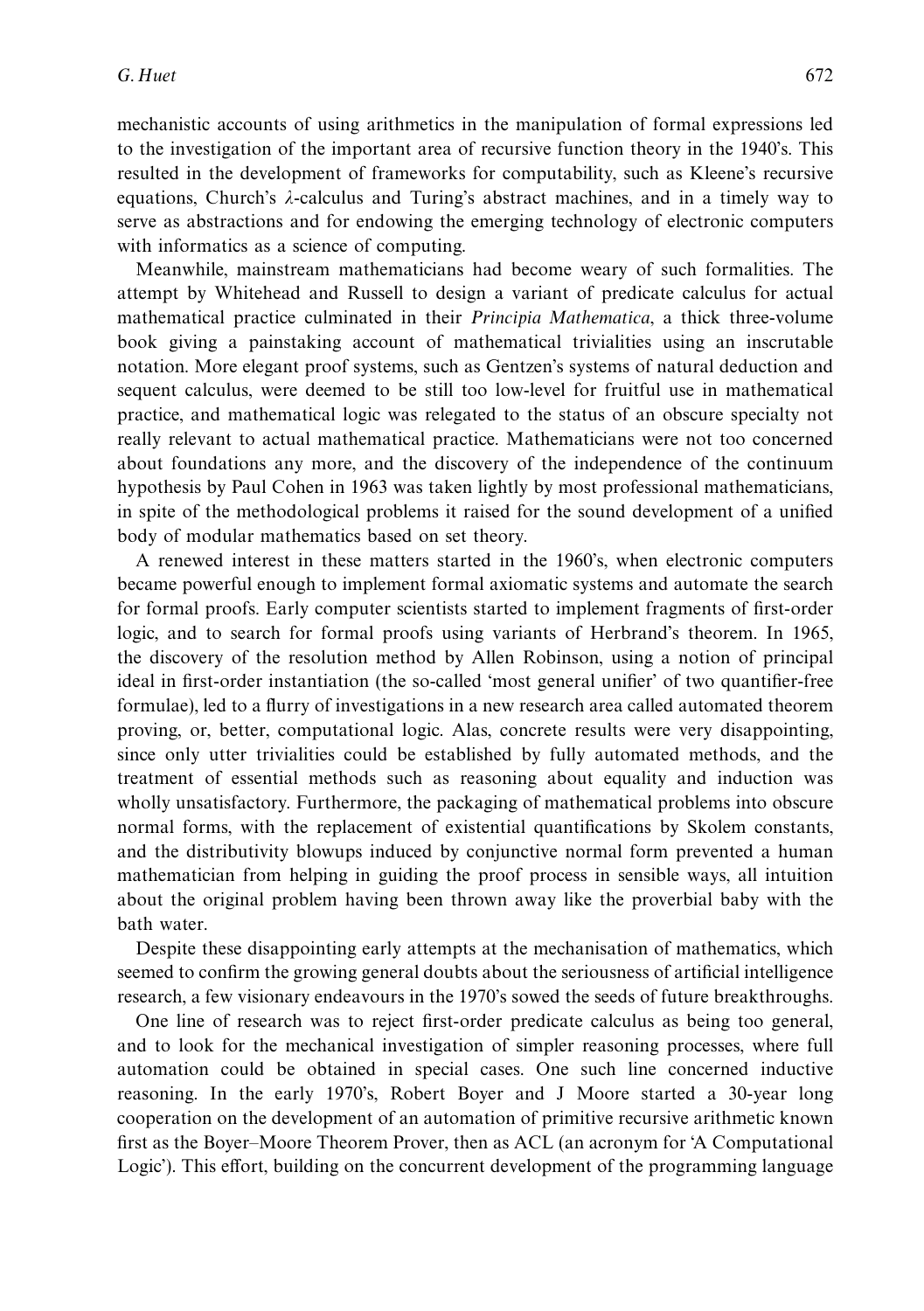LISP, was successful in building an automated prover robust enough to sustain the synthesis of the enormous formal proofs needed to establish the consistency of non-trivial software and hardware with respect to formal specifications. One could thus attain the level of confidence in their correctness necessary for their certification for safety-critical applications such as human transportation or for banking transactions. This system is still used to this day for hardware verification by Warren Hunt at the University of Texas, and was the main inspiration for the PVS program verifier developed by Nataraja Shankar at SRI and used for significant avionics applications.

Another specialisation was to look at the equational reasoning typical of algebraic proofs, and to focus it using systems of rewrite rules. A breakthrough in this direction occurred in 1970 with the pioneer work of Knuth and Bendix, which led to the development of sophisticated methods of equational reasoning in the 1970's and 1980's. The ensuing rewriting technology is now an unavoidable component of modern proof systems.

A completely orthogonal line of research was to look for a more general notation than first-order predicate calculus in order to design a powerful language suitable for the development of formal mathematics in computer-assisted systems. The computer would do the trivial administration of logical arguments, while the mathematician would steer the global proof development in high-level terms. Such an effort was pursued in the team of N. G. de Bruijn at Eindhoven University in the 1970's with the development of the Automath systems. The Automath language was a variant of typed *λ*-calculus with types structured as logical propositions, which were themselves represented in the calculus. The ensuing high-level language, or mathematical vernacular, was supposed to directly map into a mathematical argument as practised by human mathematicians, up to a linear blow-up factor. This visionary effort was ill-understood and under-estimated at the time, so Automath did not spread beyond its academic birthplace, but it had a very strong influence on further developments of the field.

Another effort in this attempt to use interactive environments for proof development, rather than fully automated mechanical theorem proving, was started in the 1970's by Robin Milner and his team at the University of Edinburgh in the framework of denotational semantics. This led to the LCF system, where proof search is guided by the execution of high-level tactics written in a safe programming language in the form of the meta-language ML. The LCF system was the inspiration for the architecture of many contemporary proof assistants, such as HOL, Isabelle, and Coq. Furthermore, the ML language emancipated itself from the guts of proof assistants to become a major line of development of functional programming languages, such as Standard ML, OCaml and Haskell.

Putting together the two strands of development, modern proof assistants mix powerful inductive and equational reasoning in reasoning systems where the user may guide a high-level proof development. Such systems develop by interactive means a data-structure reflecting a formal proof object, which may be guaranteed to respect the proof obligations of sophisticated inference rules. Furthermore, the inference rules themselves may be justified internally to a certain extent using a stratification of proofs allowing the system to prove its own consistency at one level in the next level, which is the best we may hope for in view of Gödel's incompleteness theorems.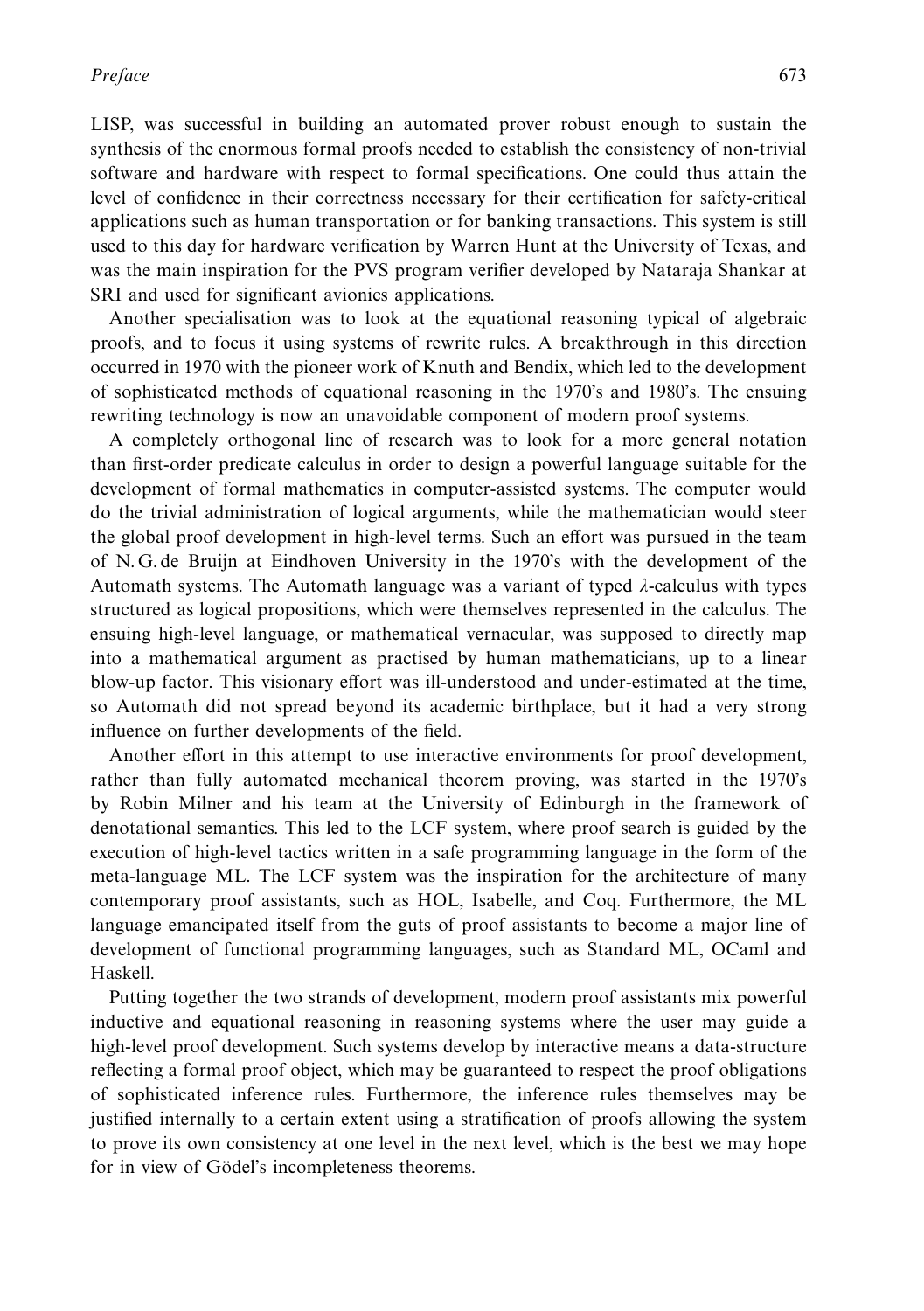A salient feature of modern proof assistants, which usually support some version of higher-order type theory allowing constructive proofs to be compiled into effective terminating procedures, allows the implementation of powerful reflection principles, where computation is used to prove theorems at a meta-theoretical level without incurring the actual production of an explicit proof object, which could be of enormous size.

During the last ten years this research into interactive theorem proving has had significant practical impact for the certification of computer systems at the software, hardware and middleware levels. But as a side-effect of the high-level nature of their specification languages, they have also begun to have a significant impact on the formalisation of mathematics. In 2005, Georges Gonthier managed to steer the Coq assistant, using as a plug-in a powerful system of tactics known as Ssreflect that allows reflection, into the development of a fully verified proof of the four-colour theorem, thereby stirring the interest of professional mathematicians.

The organisation of powerful libraries of formal mathematical developments is now a research area in its own right, and we can expect it to have a major impact on mainstream mathematical activity in the years to come, and can foresee a gradual shift of mathematical publication towards the development of standardised databases of mechanically refereed inter-linked mathematical libraries. This is not such a far-fetched scenario, since the Mizar endeavour has already started such a coordinated publication effort of formal mathematics with a certain amount of success.

This short introduction to early research in this field has explained how the formalisation of mathematics has evolved from speculations about the foundations of set theory into a major international effort in the development of computer-aided proof assistants. This special issue of Mathematical Structures in Computer Science presents a fairly representative selection of specific recent research strands in this new interdisciplinary field.

Three main themes are covered by the selection of papers in this special issue, namely:

- **—** the formalisation of mathematics;
- **—** methodology and proof infrastructure;
- **—** foundations and meta-theoretic issues.

The first theme, the formalisation of mathematics, is covered by the papers by: Ioana Pasca; John Harrison; Yves Bertot, Frédérique Guilhot and Assia Mahboubi; and Claudio Sacerdoti Coen and Enrico Tassi. They cover significant developments of formal mathematics in real analysis, discrete geometry, algebra and topology, respectively, that are fully verified using the proof platforms Coq/Ssreflect, HOL Light and Matita.

Ioana Pasca's paper shows a significant development in real analysis, namely, Newton's method. This development is established in the Coq proof assistant, using Georges Gonthier's Ssreflect tactics library. This is a very impressive achievement since although Newton's method is well known, the precise statement of its validity under general conditions of the function and the initial point is far from trivial, and its formal proof demands quite an elaborate methodology. This paper provides a good explanation of the necessary mathematical background (some of it, such as Kantorovitch's Theorem, fairly recent), the formalisation of the main notions from real analysis in a proof assistant, the tools used to keep the notation compact enough for a human mathematician to grasp, the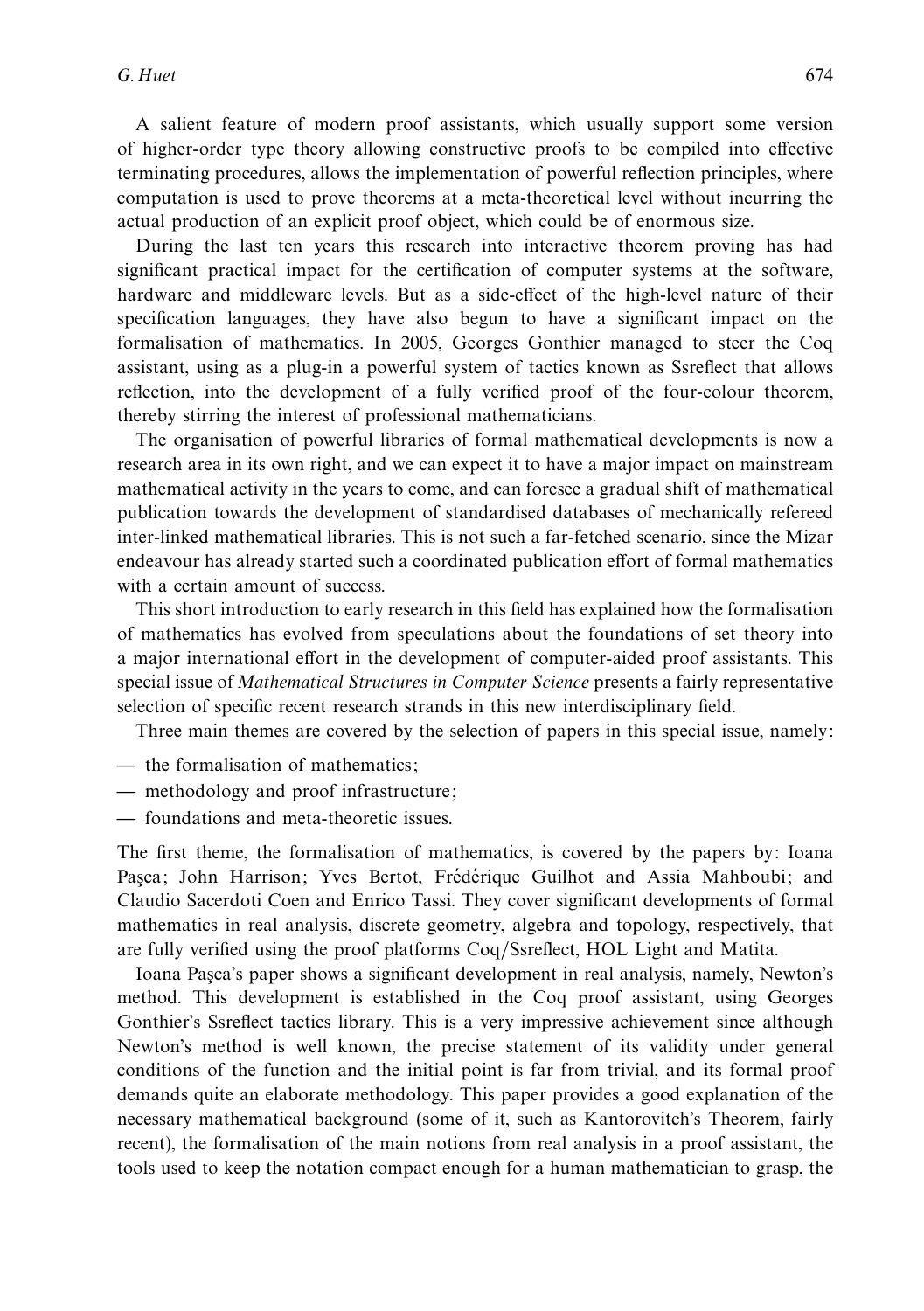subtleties of implementing the implicit notational confusions typical of a proof on paper, and, finally, the benefit of obtaining abstract formulations that are sometimes more general than the standard theorems as stated in textbooks. The author also shows that it is possible to go further than the standard formulation, which assumes infinite precision, and to refine conditions in order to prove convergence on sequences of rounded approximations, paving the way for the actual certification of numerical algorithms implemented on floating point representations of reals. This is an absolute *tour de force*, and may actually be a piece of new mathematics. The challenge here is to bridge the gap between numerical methods in applied mathematics and fully verified mathematics of the purest kind.

John Harrison's paper describes a formal proof of Pick's theorem developed in the HOL Light theorem prover. Pick's result is a theorem of discrete geometry relating the area of a simple polygon with vertices at integer lattice points to the number of lattice points in its interior and boundary. The proof of this result involves a variety of results from geometry, topology and algebra, such as variants of the Jordan Curve Theorem, results on the triangulation of polygons, a fair portion of Euclidean geometry and some linear algebra. The full and successful development of this piece of mathematics in the HOL Light proof assistant is thus an important landmark in formal mathematics. It shows that mathematical notions, such as the concept of 'inside', that are intuitively clear for a human, hide complex reasoning. It may be hoped that such case studies teach us how to design computational processes capturing such everyday intuition.

Yves Bertot, Frédérique Guilhot and Assia Mahboubi's paper discusses the problem of locating the roots of polynomials using Bernstein coefficients. They first explain the theory of special parametric polynomial curves known as Bézier curves, which were invented for computed aided design, and later used to define the spline curves used in computer graphics. These curves have been investigated from the computational point of view by de Casteljau. The related Bernstein polynomials allow an approximation of polynomials within a bounded interval using a finite set of rational numbers known as their Bernstein parameters. Finding the roots of a polynomial within a given interval may be achieved constructively by an iterative computational process on appropriate Bernstein parameters using de Casteljau's algorithm. This construction demands a modification of the intermediate value theorem, which can be used computationally in the case of polynomials – the authors call it the constructive intermediate value theorem. Putting all this together, the authors give a complete development within the Coq proof assistant, providing the essential infrastructure for the validation of efficient algorithms to isolate the real roots of an arbitrary polynomial up to a given approximation. This development is abstract enough to be modular in the sense of not depending on the particular representations used for reals, but just on their axiomatisation as a real closed field, and without assuming the intermediate value theorem. This piece of work is thus an important landmark on the road towards the certification of numerical methods.

Claudio Sacerdoti Coen and Enrico Tassi's paper is the last one directed to the first theme, the formalisation of mathematics, in this special issue. They present an investigation into the relationship between traditional topology and the more constructive version of 'pointless topology' as investigated, notably, by Giovanni Sambin in his 'Basic Picture' work. To this end, they define *overlap algebras*, which are algebraic structures designed to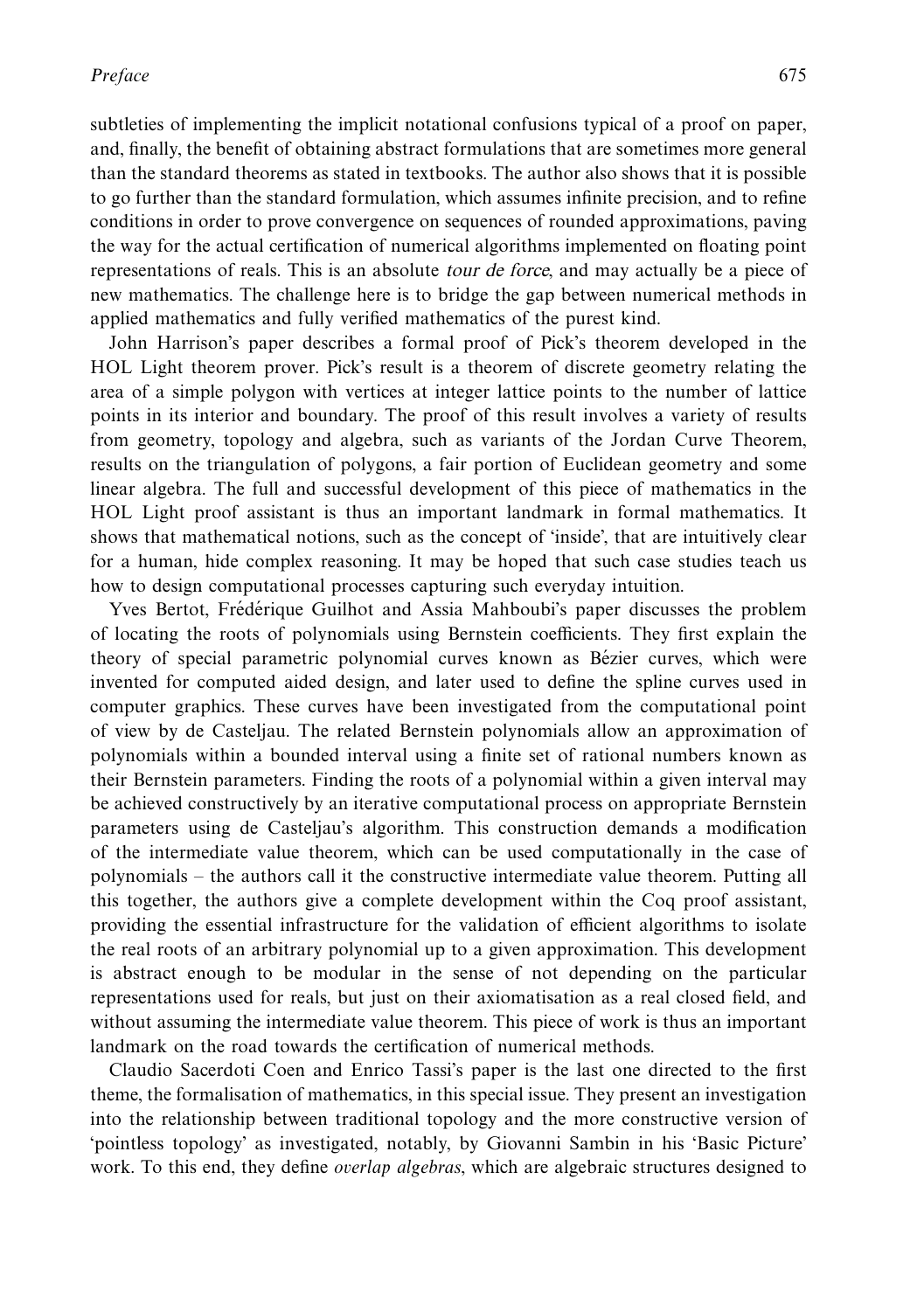reason constructively about subsets, and are a new and essential tool for formal topology. Their main result proves the existence of a functor between the categories of generalised topological spaces (called basic topologies) with and without points, respectively. They give a completely formal proof of this result in predicative intuitionistic logic using the Matita proof assistant. This shows that automated proof systems can be useful for validating complex contemporary mathematics. It is notable that this development was commissioned by the mathematician who originated pointless topology, and that it allowed the discovery of explicit complexity bounds for the constructions. The authors discuss how their investigation uncovered several inadequacies in the proof platform, which will be remedied in its next version, and, furthermore, helped to generalise the original paper mathematics by suggesting more abstract formulations.

The second theme of this special issue is methodology and proof infrastructure, and is represented by the papers by: Bas Spitters and Eelis van der Weegen; Frédéric Blanqui and Adam Koprowki; and Russell O' Connor. These papers discuss modular development in algebraic hierarchies using type classes, the certification of well-founded ordering descriptions and the use of classical mathematics for constructive logic, respectively.

Bas Spitters and Eelis van der Weegen propose a mechanism for structuring mathematics, specifically algebraic hierarchies with a notion of type classes recently introduced in the Coq proof assistant by Mathieu Sozeau. They successfully argue that the automatic coercion mechanisms solve several problems associated with a too explicit 'bundling' of algebraic components. They show how to build succesfully the hierarchy of monoids, rings and other standard algebraic structures. In the second part of the paper, they show how to develop categorical notions up to adjunction, then use this categorical background to develop categorical universal algebra. They arrive at the notion of the variety of an equational algebra, with an elegant formalisation that is fully consistent with modern presentations of universal algebra. This allows them to define N and Z as the initial algebras of the respective varieties. Finally, they offer an abstract characterisation of Q. This very elegant development systematically uses the constraint programming implicit in the unification solving mechanism of the prover in preference to explicit proof construction using tactics. The authors conclude with some suggestions for improving the underlying logical framework and core facilities. This paper is characteristic of the virtuous circle of improving proof assistants (here type classes in Coq) followed by the development of significant mathematical libraries (for universal algebra in this case) suggesting the next round of improvements of the logical framework and its proof infrastructure.

Frédéric Blanqui and Adam Koprowki's paper presents a comprehensive survey of the CoLoR library for well-founded relations within the Coq proof assistant. Such rewrite relations occur both as an implementation of canonical tactics for equality reasoning in algebraic theories where a canonical presentation exists and as functional programs over algebraic datatypes. The termination of such systems of rewrite rules is essential for the meta-theory of equational rewriting, and, in particular, its decidability. The authors give a survey of termination techniques. They describe the notion of a termination certificate allowing the verification of a termination argument given in this format. They discuss a compiler of such certificates into a Coq proof, called Rainbow, and compare it with the competing CiME3/Coccinelle and CeTA/IsaFoR systems.